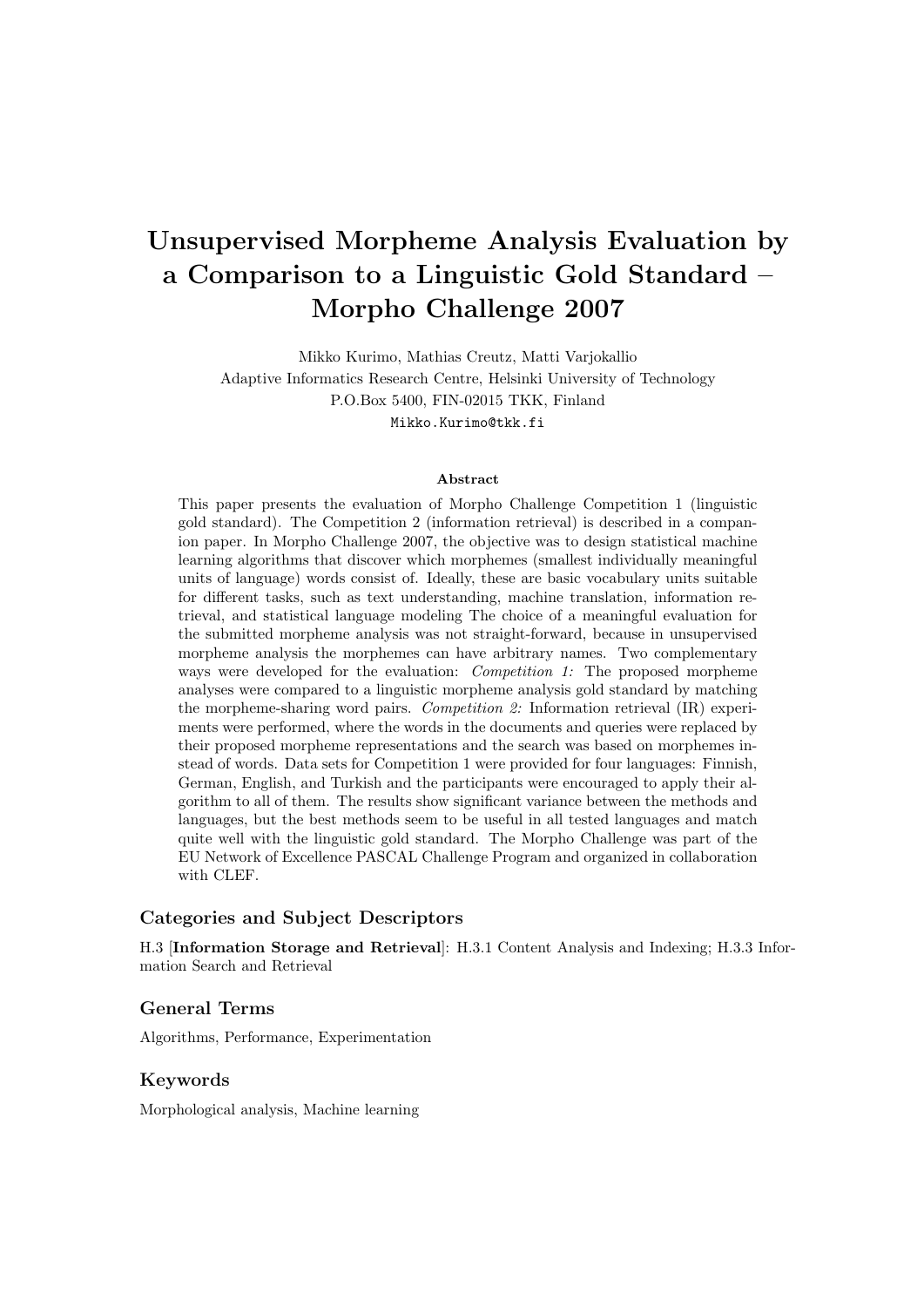# 1 Introduction

The scientific objectives of the Morpho Challenge 2007 were: to learn of the phenomena underlying word construction in natural languages, to advance machine learning methodology, and to discover approaches suitable for a wide range of languages. The suitability for a wide range of languages is becoming increasingly important, because language technology methods need to be quickly and as automatically as possible extended to new languages that have limited previous resources. That is why learning the morpheme analysis directly from large text corpora using unsupervised machine learning algorithms is such an attractive approach and a very relevant research topic today.

Morpho Challenge 2007 is a follow-up to our previous Morpho Challenge 2005 (Unsupervised Segmentation of Words into Morphemes) [7]. In Morpho Challenge 2005 the focus was in the segmentation of data into units that are useful for statistical modeling. The specific task for the competition was to design an unsupervised statistical machine learning algorithm that segments words into the smallest meaning-bearing units of language, morphemes. In addition to comparing the obtained morphemes to a linguistic "gold standard", their usefulness was evaluated by using them for training statistical language models for speech recognition.

In Morpho Challenge 2007 a more general focus was chosen to not only to segment words into smaller units, but also to perform *morpheme analysis* of the word forms in the data. For instance, the English words "boot, boots, foot, feet" might obtain the analyses "boot, boot + plural, foot, foot + plural", respectively. In linguistics, the concept of morpheme does not necessarily directly correspond to a particular word segment but to an abstract class. For some languages there exist carefully constructed linguistic tools for this kind of analysis, although not for many, but using statistical machine learning methods we may still discover interesting alternatives that may rival even the most careful linguistically designed morphologies.

The problem of learning the morphemes directly from large text corpora using an unsupervised machine learning algorithm is clearly a difficult one. First the words should be somehow segmented into meaningful parts, and then these parts should be clustered in the abstract classes of morphemes that would be useful for modeling. It is also challenging to learn to generalize the analysis to rare words, because even the largest text corpora are very sparse, a significant portion of the words may occur only once. Many important words, for example proper names and their inflections or some forms of long compound words, may also not exist in the training material at all, and their analysis is often even more challenging. However, benefits for successful morpheme analysis, in addition to obtaining a set of basic vocabulary units for modeling, can be seen for many important tasks in language technology. The additional information included in the units can provide support for building more sophisticated language models, for example, in speech recognition [1], machine translation [8], and information retrieval [10].

The problem of how to arrange a meaningful evaluation of the unsupervised morpheme analysis algorithms is not straight-forward, because in unsupervised morpheme analysis the morphemes can be called by arbitrary names which are not likely to directly correspond to the linguistic morpheme definitions. In this challenge we solved this by developing two complementary evaluations, one including a comparison to linguistic morpheme analysis gold standard, and another including a practical real-world application where morpheme analysis might be used. In the first evaluation, called Competition 1, the proposed morpheme analyses were compared to a linguistic gold standard citecreutz04.tr by counting the matching morpheme-sharing word pairs. In this way we did not have to try to match the names of the morphemes directly, but only to measure if the proposed algorithm can find the correct word pairs that share common morphemes. The second evaluation called Competition 2 involved performing information retrieval (IR) experiments using the data of the state of art CLEF evaluation, where the words in the documents and queries were replaced by their proposed morpheme representations and the search was based on morphemes instead of words. This paper presents the Competition 1 and the Competition 2 is described in a companion paper [6].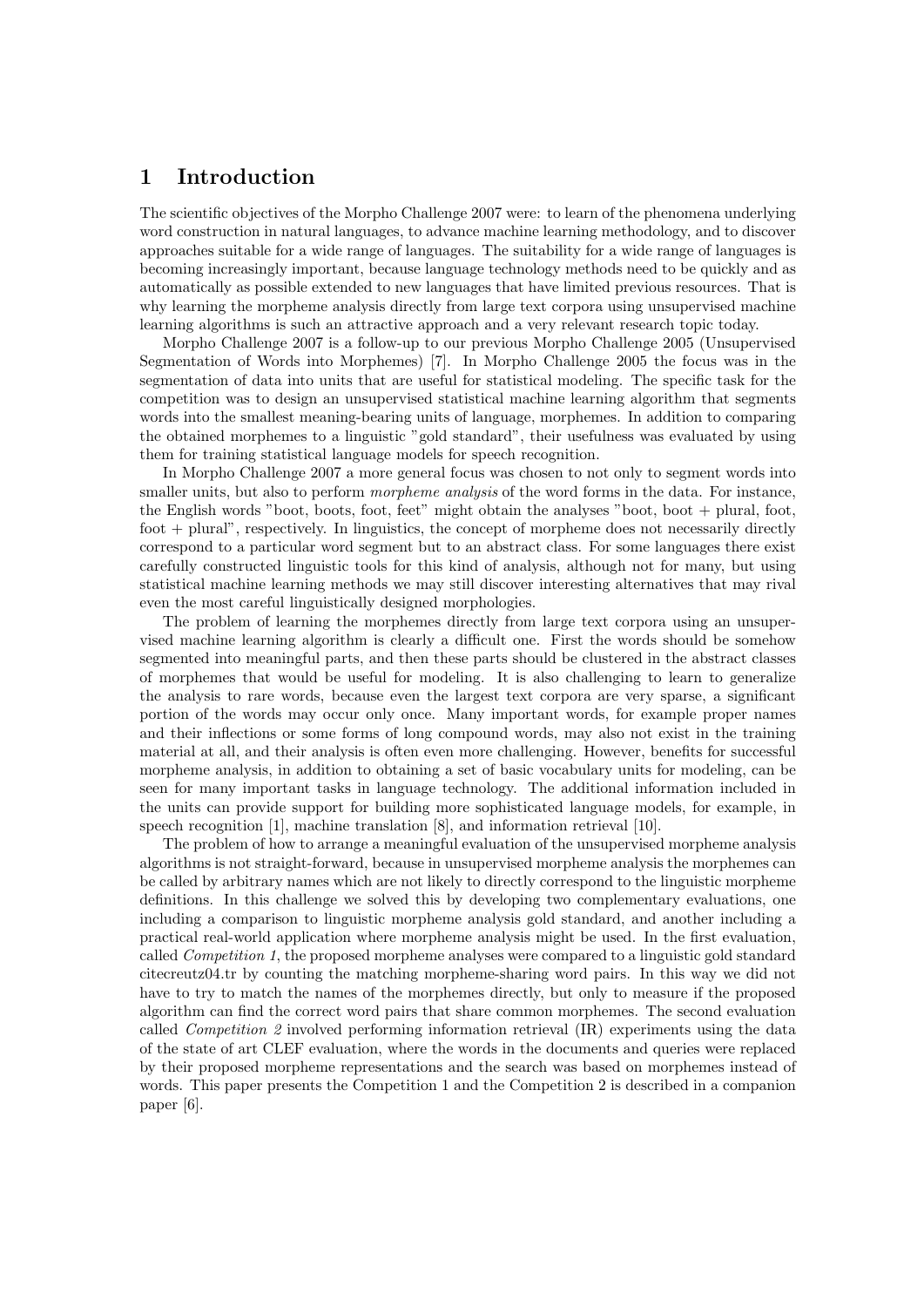# 2 Task

The Morpho Challenge 2007 task was set to return the unsupervised morpheme analysis of every word form contained in a long word list supplied by the organizers for each test language. The participants were pointed to corpora in which the words occur, so that the algorithms may utilize information about word context.

In the Morpho Challenge 2005 the morphological segmentation evaluations were performed for three languages: Finnish, English, and Turkish. Now a data set and evaluation were provided for one new text language, German. To achieve the goal of designing language independent methods, the participants were encouraged to submit results in all these languages. Having the theme of unsupervised machine learning, the participants were required to describe any supervision or parameter optimization steps that were taken in the algorithms. The participants did not need to worry about which names to use for the morphemes they discovered, because the evaluation was performed just by the F-measure of matching accuracy of the morpheme-sharing word pairs.

# 3 Data sets

The first and foremost type of data files were the word lists. The words had been extracted from a text corpus, and each word in the list was preceded by its frequency in the corpus used. For instance, a subset of the supplied English word list looked like this:

1 barefoot's 2 barefooted 6699 feet 653 flies 2939 flying 1782 foot 64 footprints

The result files that the participants' task was to return, were lists containing exactly the same words as in the input, with morpheme analyses provided for each word. Submission for the above English words might have looked like this:

barefoot's BARE FOOT +GEN barefooted BARE FOOT +PAST feet FOOT +PL flies FLY\_N +PL, FLY\_V +3SG flying FLY\_V +PCP1 foot FOOT footprints FOOT PRINT +PL

The order in which the morpheme labels appeared after the word forms does not matter; e.g.,  $"FOOT + PL"$  is equivalent to  $"+PL$  FOOT". As the learning is unsupervised, the labels are arbitrary: e.g., instead of using "FOOT" one might use "morpheme784" and instead of "+PL" one might use "morpheme2". However, intuitive labels are preferable, because it becomes easier for anyone to get an idea of the quality of the result by looking at it.

If a word has several interpretations, all interpretations can be supplied: e.g., the word "flies" may be the plural form of the noun "fly" (insect) or the third person singular present tense form of the verb "to fly". Thus the analysis could be as: " $FLY_N +PL$ ,  $FLY_V +3SG$ ". The existence of alternative analyses makes the task challenging, and it was left to the participants to decide how much effort they put into this aspect of the task. In English, for instance, in order to get a perfect score, it would be necessary to distinguish the different functions of the ending "-s" (plural or person ending) as well as the different parts-of-speech of the stem "fly" (noun or verb). As the results will be evaluated against reference analyses (our so-called gold standard), the guiding principles used when constructing the gold standard will be explained in Section 4.

The text corpora where the word list were collected were obtained from the Wortschatz collec-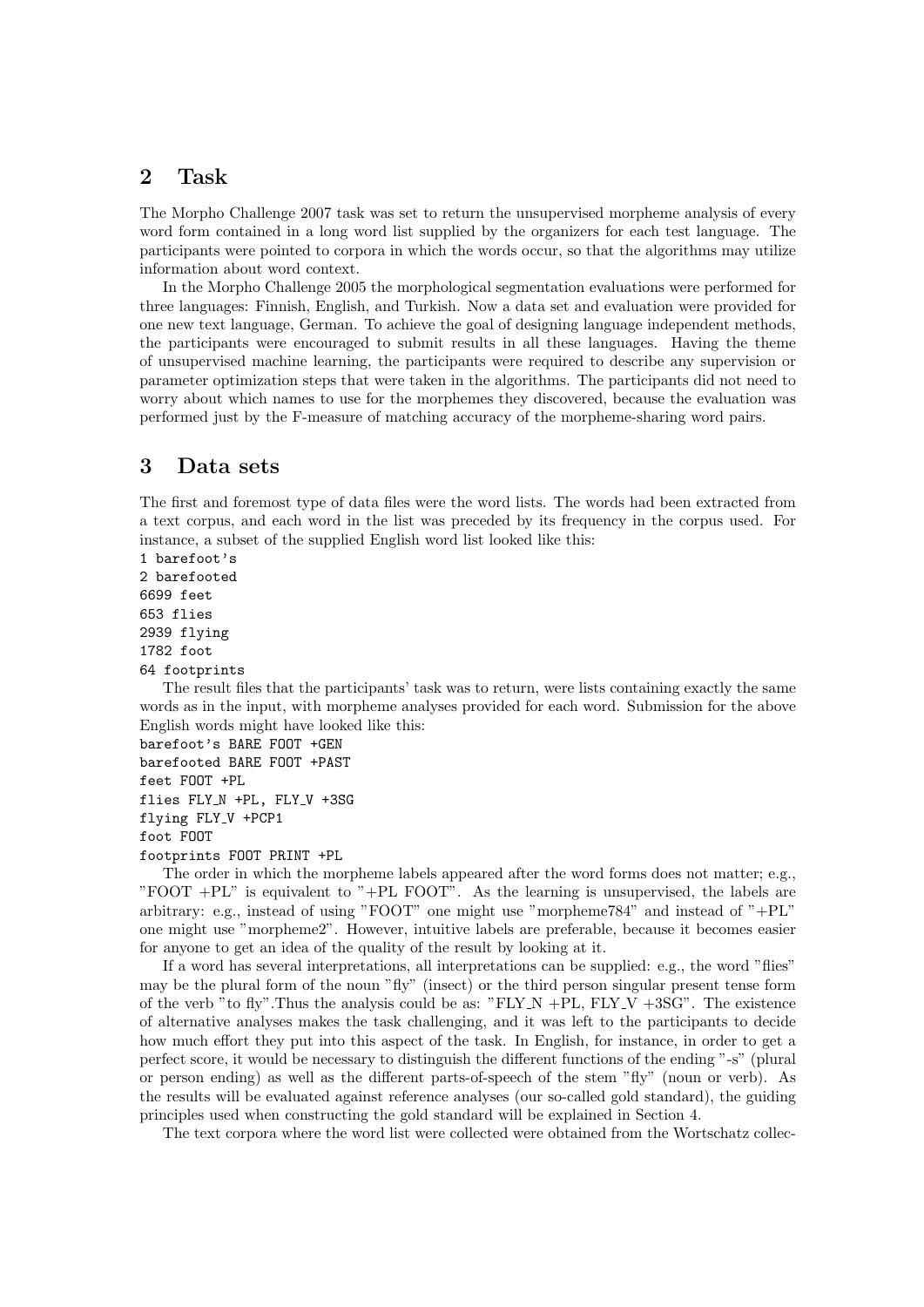tion<sup>1</sup>. at the University of Leipzig (Germany). We used the plain text files (sentences.txt for each language); the corpus sizes are 3 million sentences for English, Finnish and German, and 1 million sentences for Turkish. For English, Finnish and Turkish we used preliminary corpora, which have not yet been released publicly at the Wortschatz site. The corpora were specially preprocessed for the Morpho Challenge (tokenized, lower-cased, some conversion of character encodings).

# 4 Gold standard morpheme analyses

The gold standard morpheme analyses are the correct grammatical morpheme analyses that were used as reference in the evaluation. The gold standard morpheme analyses were prepared in exactly the same format as that of the result file the participants were asked to submit. Because there are multiple correct analysis for some words, the alternative analyses are separated by a comma. See Table 1 for examples.

| Language | Examples          |                                     |
|----------|-------------------|-------------------------------------|
| English  | baby-sitters      | baby_N sit_V $er_s + PL$            |
|          | indoctrinated     | in $-p$ doctrine $N$ ate $s$ + PAST |
| Finnish  | linuxiin          | $\text{linux} \_N + \text{ILL}$     |
|          | makaronia         | $makanoni_N + PTV$                  |
| German   | choreographische  | choreographie_ $N$ isch $+ADJ-e$    |
|          | zurueckzubehalten | zurueck_B zu be halt_V $+$ INF      |
| Turkish  | kontrole          | $kontrol + DAT$                     |
|          | popUlerliGini     | $popUler + DER_IHg + POS2S + ACC,$  |
|          |                   | $popUler + DER_IHg +POS3 + ACC3$    |

Table 1: Examples of gold standard morpheme analyses.

The English and German gold standards are based on the CELEX data base<sup>2</sup>. The Finnish gold standard is based on the two-level morphology analyzer FINTWOL from Lingsoft<sup>3</sup>, Inc. The Turkish gold-standard analyses have been obtained from a morphological parser developed at Bogazici University<sup>4</sup> [2, 5]; it is based on Oflazer's finite-state machines, with a number of changes.

The morphological analyses are morpheme analyses. This means that only grammatical categories that are realized as morphemes are included. For instance, for none of the languages there is a singular morpheme for nouns or a present-tense morpheme for verbs, because these grammatical categories do not alter or add anything to the word form. This is in contrast to, e.g., the plural form of a noun (house vs. house+s), or the past tense of verbs (help vs. help+ed, come vs. came).

The morpheme labels that correspond to inflectional (and sometimes also derivational) affixes have been marked with an initial plus sign (e.g.,  $+PL$ ,  $+PAST$ ). This is due to a feature of the evaluation script: in addition to the overall performance statistics, evaluation measures are also computed separately for the labels starting with a plus sign and those without an initial plus sign. It is thus possible to make an approximate assessment of how accurately affixes are analyzed vs. non-affixes (mostly stems).

The morpheme labels that have not been marked as affixes (no initial plus sign) are typically stems. These labels consist of an intuitive string, usually followed by an underscore character  $($ .) and a part-of-speech tag, e.g., "baby N", "sit V". In many cases, especially in English, the same morpheme can function as different parts-of-speech; e.g., the English word "force" can be a noun or a verb. In the majority of these cases, however, if there is only a difference in syntax (and not in meaning), the morpheme has been labeled as either a noun or a verb, throughout. For instance,

<sup>1</sup>http://corpora.informatik.uni-leipzig.de/

<sup>2</sup>http://www.ldc.upenn.edu/Catalog/CatalogEntry.jsp?catalogId=LDC96L14

 $3$ http://www.lingsoft.fi/

 $4$ http://www.boun.edu.tr/index\_eng.html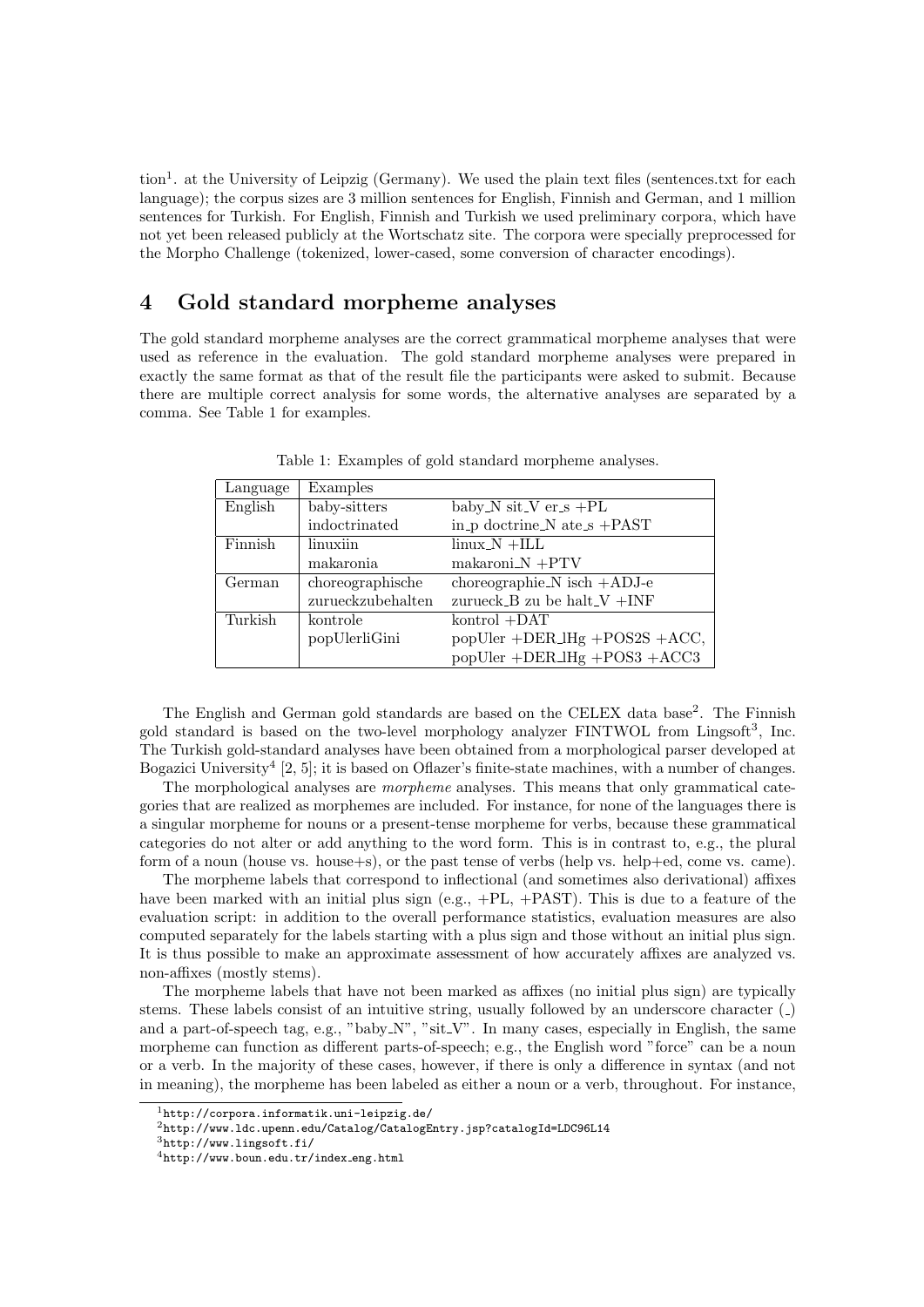```
the "original" part-of-speech of "force" is a noun, and consequently both noun and verb inflections
of "force" contain the morpheme "force N":
force force N
force's force_N GEN
forced force N +PAST
forces force N +3SG, force N +PL
forcing force N +PCP1
Thus, there is not really a need for the participant's algorithm to distinguish between different
meanings or syntactic roles of the discovered stem morphemes. However, in some rare cases, if the
meanings of the different parts-of-speech do differ clearly, there are two variants, e.g., "train N"
(vehicle), "train V" (to teach), "fly N" (insect), "fly V" (to move through the air). But again, if
there are ambiguous meanings within the same part-of-speech, these are not marked in any way,
e.g., "fan N" (device for producing a current of air) vs. "fan N" (admirer). This notation is a
consequence of using CELEX and FINTWOL as the sources for our gold standards. We could
```
have removed the part-of-speech tags, but we decided to leave them there, since they carry useful information without significantly making the task more difficult. There are no part-of-speech tags in the Turkish gold standard.

#### 5 Participants and their submissions

| Algorithm                  | Authors                          | Affiliation             |
|----------------------------|----------------------------------|-------------------------|
| "Bernhard $1$ "            | Delphine Bernhard                | TIMC-IMAG, F            |
| "Bernhard 2"               | Delphine Bernhard                | TIMC-IMAG, F            |
| "Bordag 5"                 | Stefan Bordag                    | Univ. Leipzig, D        |
| "Bordag 5a"                | Stefan Bordag                    | Univ. Leipzig, D        |
| "McNamee 3"                | Paul McNamee and James Mayfield  | JHU, USA                |
| "McNamee 4"                | Paul McNamee and James Mayfield  | JHU, USA                |
| "McNamee 5"                | Paul McNamee and James Mayfield  | JHU, USA                |
| "Zeman"                    | Daniel Zeman                     | Karlova Univ., CZ       |
| "Monson Morfessor"         | Christian Monson et al.          | CMU, USA                |
| "Monson ParaMor"           | Christian Monson et al.          | CMU, USA                |
| "Monson ParaMor-Morfessor" | Christian Monson et al.          | CMU, USA                |
| "Pitler"                   | Emily Pitler and Samarth Keshava | Univ. Yale, USA         |
| "Morfessor MAP"            | The organizers                   | Helsinki Univ. Tech, FI |
| "Tepper"                   | Michael Tepper                   | Univ. Washington, USA   |
| "Gold Standard"            | The organizers                   | Helsinki Univ. Tech, FI |

Table 2: The submitted algorithms and reference methods

By the deadline in May, 2007, 6 research groups had submitted the segmentation results obtained by their algorithms. A total of 12 different algorithms were submitted, 8 of them ran experiments on all four test languages. All the submitted algorithms are listed in Table 2. In general, the submissions were all interesting and all of them met the exact specifications given and were able to get properly evaluated.

In addition to the competitors' 12 morpheme analysis algorithms, we evaluated a public baseline method called "Morfessor Categories-MAP" (or here just "Morfessor MAP" or "Morfessor", for short) developed by the organizers [3]. Naturally, the Morfessor competed outside the main competition and the results were included only as reference.

Tables 3 - 6 show an example analysis and some statistics of each submission including the average amount of alternative analysis per word, the average amount of morphemes per analy-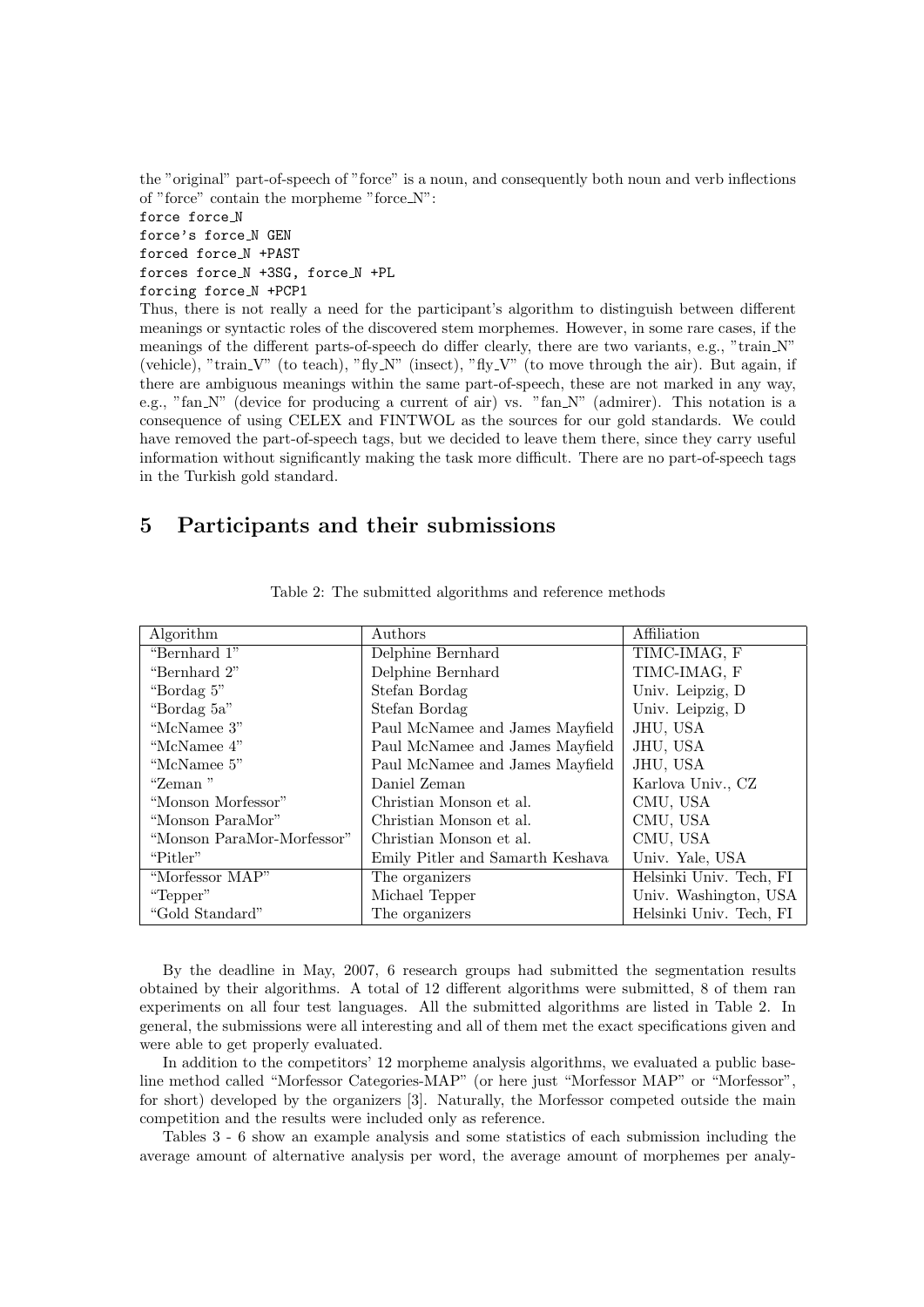Table 3: Statistics and example morpheme analyses in Finnish. #anal is the average amount of analysis per word (separated by a comma), #morph the average amount of morphemes per analysis (separated by a space), and lexicon the total amount of morpheme types.

| Algorithm     | Example word: linuxiin                    | $\#\text{anal}$ | #morph | lexicon |
|---------------|-------------------------------------------|-----------------|--------|---------|
| Bernhard 1    | $\lim_{x \to 0}$ $\lim_{x \to 0}$         | 1               | 3.16   | 87590   |
| Bernhard 2    | $\lim_{x \to B} i.S$ in $S$               | 1               | 3.89   | 87915   |
| Bordag 5      | linuxiin                                  | 1               | 2.84   | 517091  |
| Bordag 5a     | linuxia.linuxiin                          | 1               | 2.84   | 514670  |
| McNamee 3     | xii                                       | 1               |        | 20063   |
| McNamee 4     | uxii                                      |                 |        | 137629  |
| McNamee 5     | nuxii                                     |                 |        | 435814  |
| Zeman         | linuxiin, linuxii n, linuxi in, linux iin | 3.62            | 1.81   | 5434453 |
| Morfessor MAP | $\lim_{x \to \infty}$                     | 1               | 2.94   | 217001  |
| Gold Standard | $\text{limux\_N} + \text{ILL}$            | 1.16            | 3.29   | 33754   |

Table 4: Statistics and example morpheme analyses in Turkish. #anal is the average amount of analysis per word (separated by a comma), #morph the average amount of morphemes per analysis (separated by a space), and lexicon the total amount of morpheme types.

| Algorithm     | Example word: popUlerliGini        | $\#\text{anal}$ | #morph | lexicon |
|---------------|------------------------------------|-----------------|--------|---------|
| Bernhard 1    | popUler_B liGini_S                 |                 | 2.48   | 86490   |
| Bernhard 2    | popUler_B liGini_S                 |                 | 2.73   | 87637   |
| Bordag 5      | popUlerliGini                      |                 | 2.24   | 219488  |
| Bordag 5a     | popUlerliGini                      |                 | 2.24   | 219864  |
| McNamee 3     | opU                                |                 |        | 19389   |
| McNamee 4     | pUle                               |                 |        | 102515  |
| McNamee 5     | Ulerl                              |                 |        | 226698  |
| Zeman         | popUlerliGin i, popUlerliGi ni     | 3.24            | 1.76   | 1205970 |
| Morfessor MAP | $pop + U + let + liGini$           |                 | 2.64   | 114834  |
| Tepper        | popU lEr lWK W W                   |                 | 2.81   | 110682  |
| Gold Standard | $popUler + DER_IHg + POS2S + ACC,$ |                 |        |         |
|               | $popUler + DER_IHg + POS3 + ACC3$  | 1.99            | 3.36   | 21163   |

sis, and the total amount of morpheme types. The total amount of word types were 2,206,719 (Finnish), 617,298 (Turkish), 1,266,159 (German), and 384,903 (English). The Turkish word list was extracted in 1 million sentences, but the other lists from 3 million sentences per each language. In these word lists, the Gold Standard analysis were available for 650,169 (Finnish), 214,818 (Turkish), 125,641 (German), and 63,225 (English) words.

The algorthms by Bernhard, Bordag and Pitler were the same or improved versions from the previous Morpho Challenge [7]. Monson and Zeman were new participants who also provided several alternative analysis for most words. The most different approach was McNamee's algorithm, which did not attempt to provide a real morpheme analysis, but mainly to find a representative substring for each word type that would be likely to perform well in the IR evaluation (our Competition 2 [6]). Noteworthy in Tables 3 - 6 is also that the size of the morpheme lexicon varies a lot in different algorithms.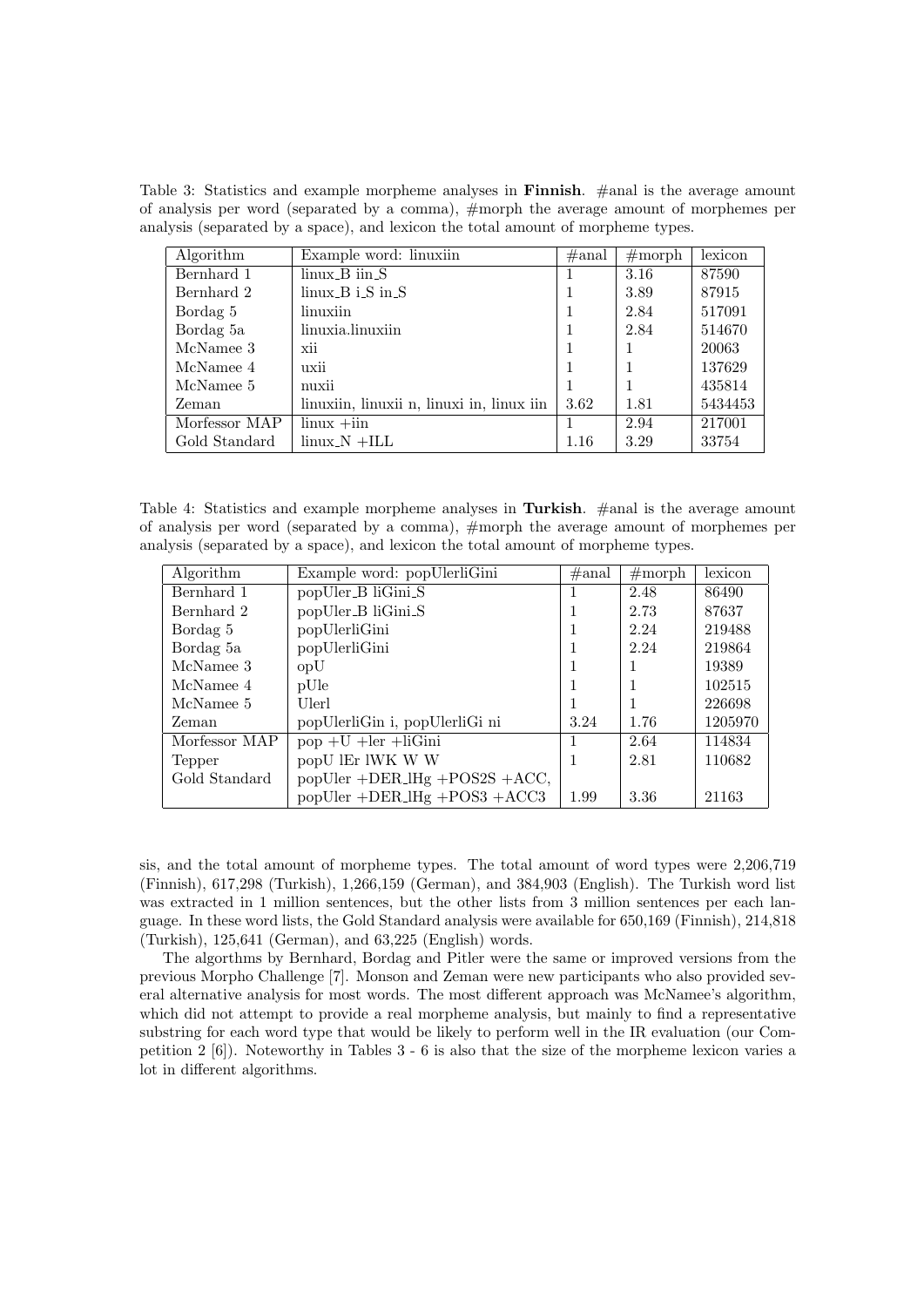Table 5: Statistics and example morpheme analyses in German. #anal is the average amount of analysis per word (separated by a comma), #morph the average amount of morphemes per analysis (separated by a space), and lexicon the total amount of morpheme types.

| Algorithm                                                | Example word: zurueckzubehalten              | $\#\text{anal}$ | $\#\mathrm{morph}$ | lexicon |
|----------------------------------------------------------|----------------------------------------------|-----------------|--------------------|---------|
| Bernhard 1                                               | zurueckzu_P behalt_B en_S                    | 1               | 3.12               | 56173   |
| Bernhard 2                                               | zurueckzu P behalt B e S $n S$               |                 | 3.72               | 53497   |
| Bordag 5                                                 | zu rueck zu be halt en                       | -1              | 2.99               | 267680  |
| Bordag 5a                                                | zu rueck zu be ehalt.hale.halt.halte.helt en | 1               | 2.99               | 266924  |
| McNamee 3                                                | kzu                                          |                 | 1                  | 16633   |
| McNamee 4                                                | kzub                                         |                 |                    | 130802  |
| McNamee 5                                                | kzube                                        |                 |                    | 434152  |
| Zeman                                                    | zurueckzubehalten, zurueckzubehalten,        | 4.15            | 1.81               | 4094228 |
| $+z$ urueck/PRE $+z$ u/PRE $+be/PRE$<br>Monson Paramor-M |                                              |                 |                    |         |
|                                                          | $halten/STM$ , zurueckzub +ehalten,          |                 |                    |         |
|                                                          | $z$ urueckzube $+$ halten                    | 2.91            | 2.20               | 1191842 |
| Monson ParaMor                                           | zurueckzub + ehalten, zurueckzube + halten   | 1.91            | 1.72               | 1001441 |
| Monson Morfessor                                         | $+z$ urueck/PRE $+z$ u/PRE $+be/PRE$         |                 |                    |         |
|                                                          | halten/STM                                   | 1               | 3.10               | 166963  |
| Morfessor MAP                                            | zurueck zu be halten                         |                 | 3.06               | 172907  |
| Gold Standard                                            | zurueck_B zu be halt_V $+$ INF               | 1.30            | 2.97               | 14298   |

### 6 Evaluation

For each language, the morpheme analyses proposed by the participants' algorithm were compared against the linguistic gold standard. Since the task at hand involves unsupervised learning, it cannot be expected that the algorithm comes up with morpheme labels that exactly correspond to the ones designed by linguists. That is, no direct comparison will take place between labels as such (the labels in the proposed analyses vs. labels in the gold standard). What can be expected, however, is that two word forms that contain the same morpheme according to the participants' algorithm also have a morpheme in common according to the gold standard. For instance, in the English gold standard, the words "foot" and "feet" both contain the morpheme "foot N". It is thus desirable that also the participants' algorithm discovers a morpheme that occurs in both these word forms (be it called "FOOT", "morpheme784", "foot" or something else).

In practice, the evaluation took place by randomly sampling a large number of word pairs, such that both words in the pair have at least one morpheme in common. The exact constitution of this set of word pairs was not revealed to the participants. In the evaluation, word frequency played no role. Thus, all word pairs were equally important, whether they were frequent or rare. The size of the randomly chosen set of word pairs set varied depending on the size of the word lists and Gold Standard given in the previous section: 200,000 (Finnish), 50,000 (Turkish), 50,000 (German), and 10,000 (English) word pairs.

As the evaluation measure, we applied F-measure, which is the harmonic mean of Precision and Recall:

$$
F-measure = 1/(1/Precision + 1/Recall). \tag{1}
$$

Precision is here calculated as follows: A number of word forms will be randomly sampled from the result file provided by the participants; for each morpheme in these words, another word containing the same morpheme will be chosen from the result file by random (if such a word exists). We thus obtain a number of word pairs such that in each pair at least one morpheme is shared between the words in the pair. These pairs will be compared to the gold standard; a point is given for each word pair that really has a morpheme in common according to the gold standard. The total number of points is then divided by the total number of word pairs.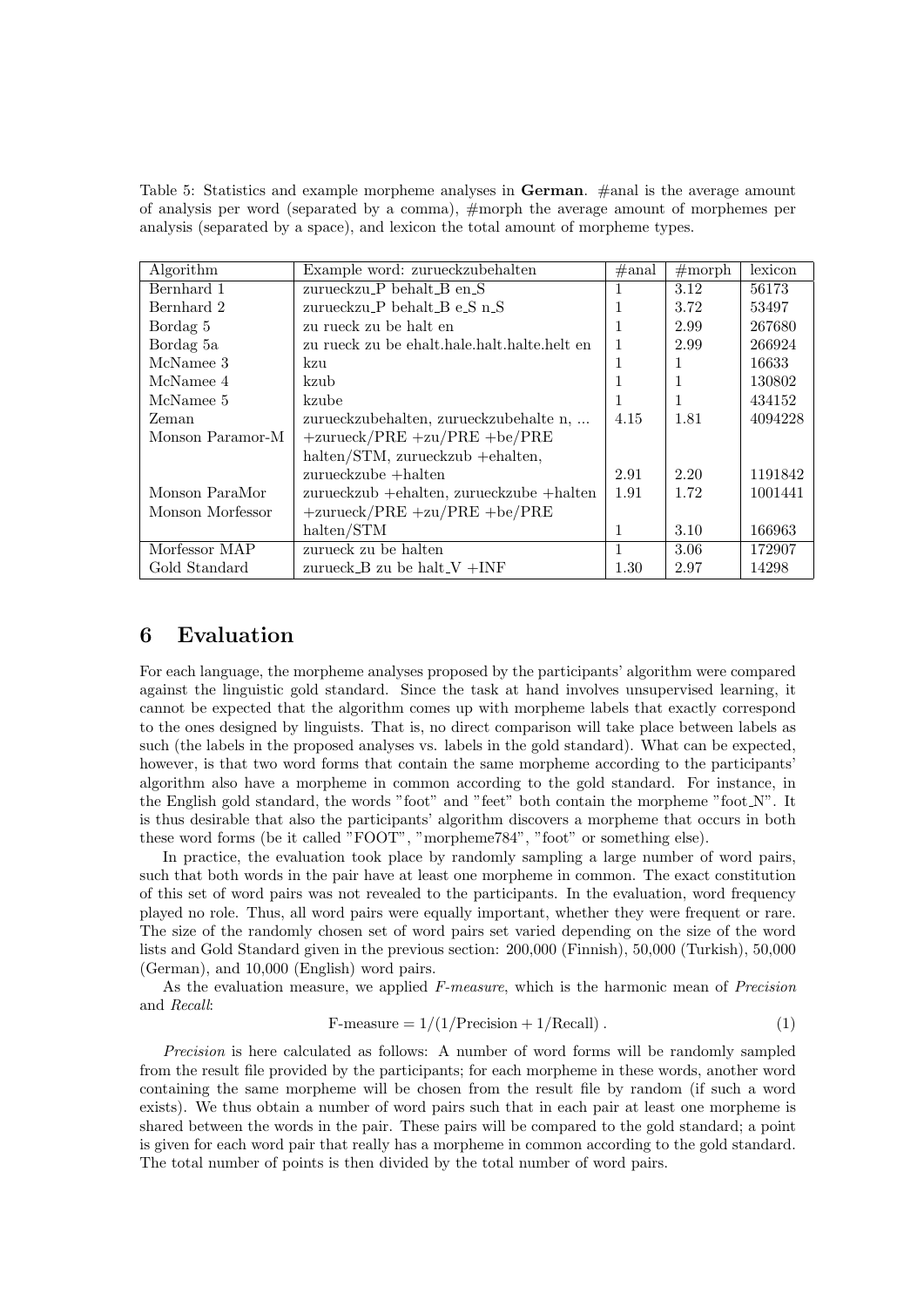Table 6: Statistics and example morpheme analyses in English. #anal is the average amount of analysis per word (separated by a comma), #morph the average amount of morphemes per analysis (separated by a space), and lexicon the total amount of morpheme types.

| Algorithm                                                 | Example word: baby-sitters                                 | $\#\text{anal}$ | $\#\text{morph}$ | lexicon |
|-----------------------------------------------------------|------------------------------------------------------------|-----------------|------------------|---------|
| Bernhard 1                                                | baby_P -_L sitt_B er_S s_S                                 | $\mathbf{1}$    | 2.61             | 55490   |
| Bernhard 2                                                | baby $P$ - $L$ sitt $B$ er $S$ s $S$                       |                 | 2.90             | 52582   |
| Bordag 5                                                  | baby sitters                                               |                 | 1.97             | 190094  |
| Bordag 5a                                                 | baby sitters                                               |                 | 1.97             | 189568  |
| McNamee 3                                                 | by-                                                        |                 |                  | 15212   |
| McNamee 4                                                 | aby-                                                       |                 |                  | 98475   |
| McNamee 5                                                 | y-sit                                                      |                 |                  | 243578  |
| Zeman                                                     | baby-sitter s, baby-sitt ers                               | 3.18            | 1.74             | 905251  |
| +baby-/PRE sitter/STM +s/SUF, bab +y,<br>Monson Paramor-M |                                                            |                 |                  |         |
|                                                           | $\text{s}$ it + ters, sitt + ers, sitte + rs, sitter + s   | 3.42            | 1.93             | 386257  |
| Monson ParaMor                                            | $bab + y$ , sit + ters, sitt + ers, sitte + rs, sitter + s | 2.42            | 1.88             | 233981  |
| Monson Morfessor                                          | $+\text{baby-}/\text{PRE}$ sitter/STM $+s/\text{SUF}$      | 1               | 2.07             | 137973  |
| Pitler                                                    | baby-sitt ers                                              |                 | 1.57             | 211475  |
| Morfessor MAP                                             | baby - sitters                                             | 1               | 2.12             | 132086  |
| Tepper                                                    | baby - sit ers                                             |                 | 2.53             | 99937   |
| Gold Standard                                             | baby $N \text{ sit}_V \text{ er } s + PL$                  | 1.10            | 2.13             | 16902   |

For instance, assume that the proposed analysis of the English word "abyss" is: "abys +s". Two word pairs are formed: Say that "abyss" happens to share the morpheme "abys" with the word "abysses"; we thus obtain the word pair "abyss - abysses". Also assume that "abyss" shares the morpheme "+s" with the word "mountains"; this produces the pair "abyss - mountains". Now, according to the gold standard the correct analyses of these words are: "abyss  $N$ ", "abyss  $N + PL$ ", "mountain  $N + PL$ ", respectively. The pair "abyss - abysses" is correct (common morpheme: "abyss+ N"), but the pair "abyss - mountain" is incorrect (no morpheme in common). Precision here is thus  $1/2 = 50$ 

Recall is calculated analogously to precision: A number of word forms are randomly sampled from the gold standard file; for each morpheme in these words, another word containing the same morpheme will be chosen from the gold standard by random (if such a word exists). The word pairs are then compared to the analyses provided by the participants; a point is given for each sampled word pair that has a morpheme in common also in the analyses proposed by the participants' algorithm. The total number of points is then divided by the total number of sampled word pairs.

For words that have several alternative analyses, as well as for word pairs that have more than one morpheme in common, the normalization of the points is carried out in order not to give these words considerably more weight in the evaluation than "less complex" words. The words are normalized by the number of alternative analyses and the word pairs by the number of matching morphemes. Details of the evaluation can be studied directly from the evaluation script<sup>5</sup> that was provided before the competition to let the participants evaluate their morpheme analysis relative to the gold standard samples provided in the Morpho Challenge.

### 7 Results

The precision, recall and F-measure percentages obtained in the evaluation for all the test languages are shown in Tables 7 - 10. The reference results that are given below each table were:

 ${\rm ^5The}$  evaluation script can be downloaded from  ${\tt http://www.cis.hut.fi/morphochallenge2007/}$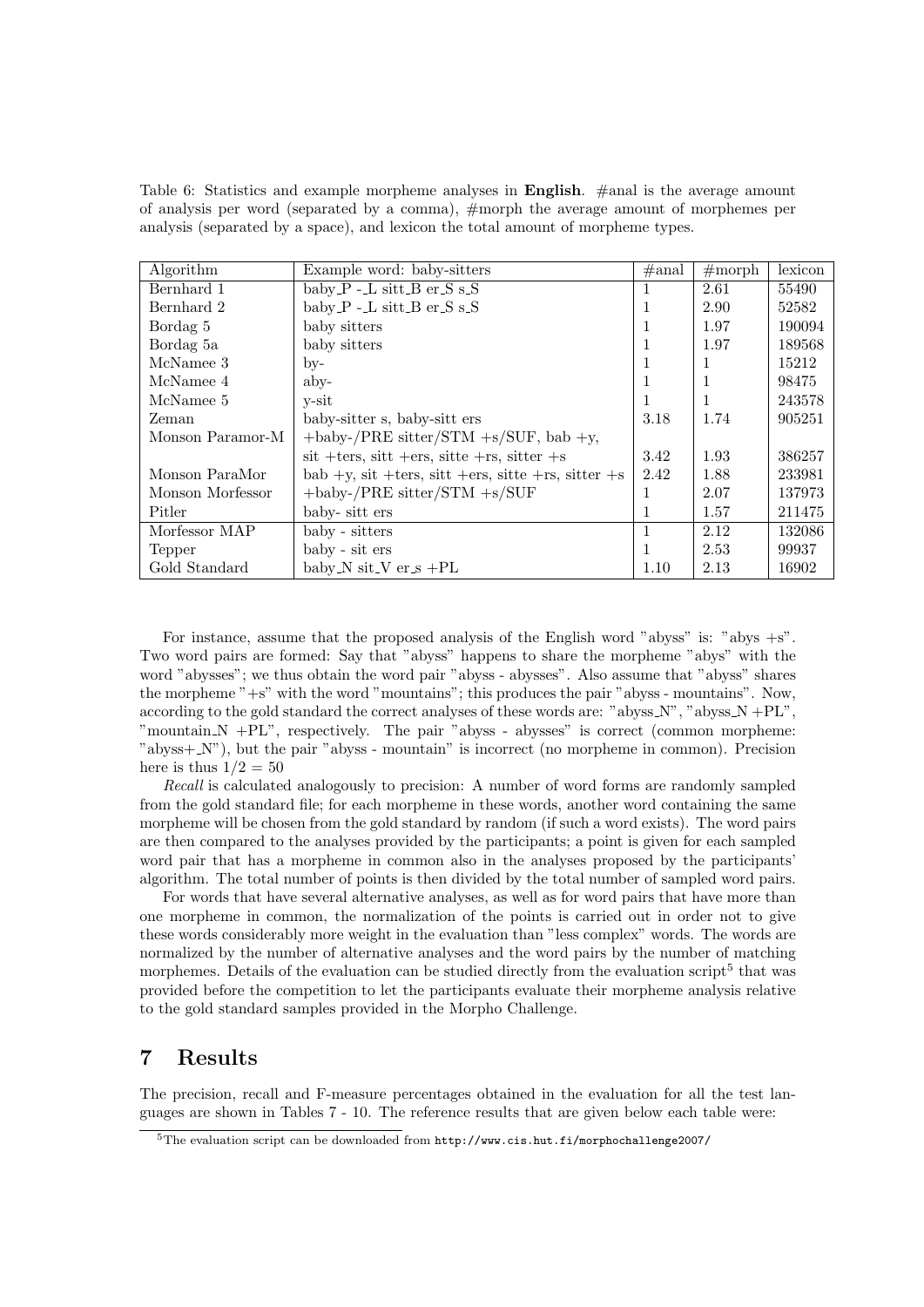Table 7: The submitted unsupervised morpheme analysis compared to the Gold Standard in Finnish (Competition 1).

| <b>METHOD</b> | PRECISION | <b>RECALL</b> | <b>F-MEASURE</b> |
|---------------|-----------|---------------|------------------|
| Bernhard 2    | 59.65%    | 40.44\%       | 48.20%           |
| Bernhard 1    | 75.99%    | 25.01%        | 37.63%           |
| Bordag 5a     | 71.32%    | 24.40%        | 36.36%           |
| Bordag 5      | 71.72%    | 23.61\%       | 35.52%           |
| Zeman         | 58.84%    | 20.92%        | 30.87%           |
| McNamee 3     | 45.53%    | 8.56%         | 14.41\%          |
| McNamee 4     | 68.09%    | 5.68%         | 10.49%           |
| McNamee 5     | 86.69%    | 3.35%         | 6.45%            |
| Morfessor MAP | 76.83%    | 27.54%        | 40.55%           |

Table 8: The submitted unsupervised morpheme analysis compared to the Gold Standard in Turkish (Competition 1).

| <b>METHOD</b> | <b>PRECISION</b> | <b>RECALL</b> | <b>F-MEASURE</b> |
|---------------|------------------|---------------|------------------|
|               |                  |               |                  |
| Zeman -       | 65.81%           | 18.79%        | 29.23%           |
| Bordag 5a     | 81.31\%          | 17.58%        | 28.91%           |
| Bordag 5      | 81.44\%          | 17.45%        | 28.75%           |
| Bernhard 2    | 73.69%           | 14.80%        | 24.65%           |
| Bernhard 1    | 78.22%           | 10.93%        | 19.18%           |
| McNamee 3     | 65.00%           | 10.83%        | 18.57%           |
| McNamee 4     | 85.49%           | $6.59\%$      | 12.24\%          |
| McNamee 5     | 94.80%           | 3.31%         | $6.39\%$         |
| Morfessor MAP | 76.36%           | 24.50%        | 37.10%           |
| Tepper        | $70.34\%$        | 42.95%        | 53.34%           |

- Morfessor Categories-Map: The same Morfessor Categories-Map as described in Morpho Challenge 2005 [4] was used for the unsupervised morpheme analysis. Each morpheme was also automatically labeled as prefix, stem or suffix by the algorithm.
- Tepper: A hybrid method developed by Michael Tepper [9] was utilized to improve the morpheme analysis reference obtained by our Morfessor Categories-MAP.

For the Finnish task the winner (measured by F-measure) was the algorithm "Bernhard 2". It did not reach a particularly high precision, but the recall and the F-measure were clearly superior. It was also the only algorithm that won the "Morfessor MAP" reference.

For the Turkish task the competition was much tighter. The winner was "Zeman", but "Bordag 5a" and "Bordag 5" were very close. The "Morfessor MAP" and "Tepper" reference methods was clearly better than any of the competitors, but all the algorithms (except "Tepper") seem to have had problems with the Turkish task, because the scores were lower than for other languages. This is interesting, because in the morpheme segmentation task (Competition 1) of the previous Morpho Challenge [7] the corresponding Turkish task was not more difficult than the others.

The "Monson Paramor-Morfessor" algorithm reached the highest score in the German task, but the "Bernhard 2" who again had the highest recall as in Finnish was quite close. The "Bordag 5a" and "Bordag 5" were not very far, either, and managed to beat the "Morfessor MAP" reference.

For English, the "Bernhard 2" and "Bernhard 1" algorithms were the clear winners, but also "Pitler" and "Monson Paramor-Morfessor" and "Monson ParaMor" were able to beat the "Morfessor MAP" and some even the "Tepper" reference.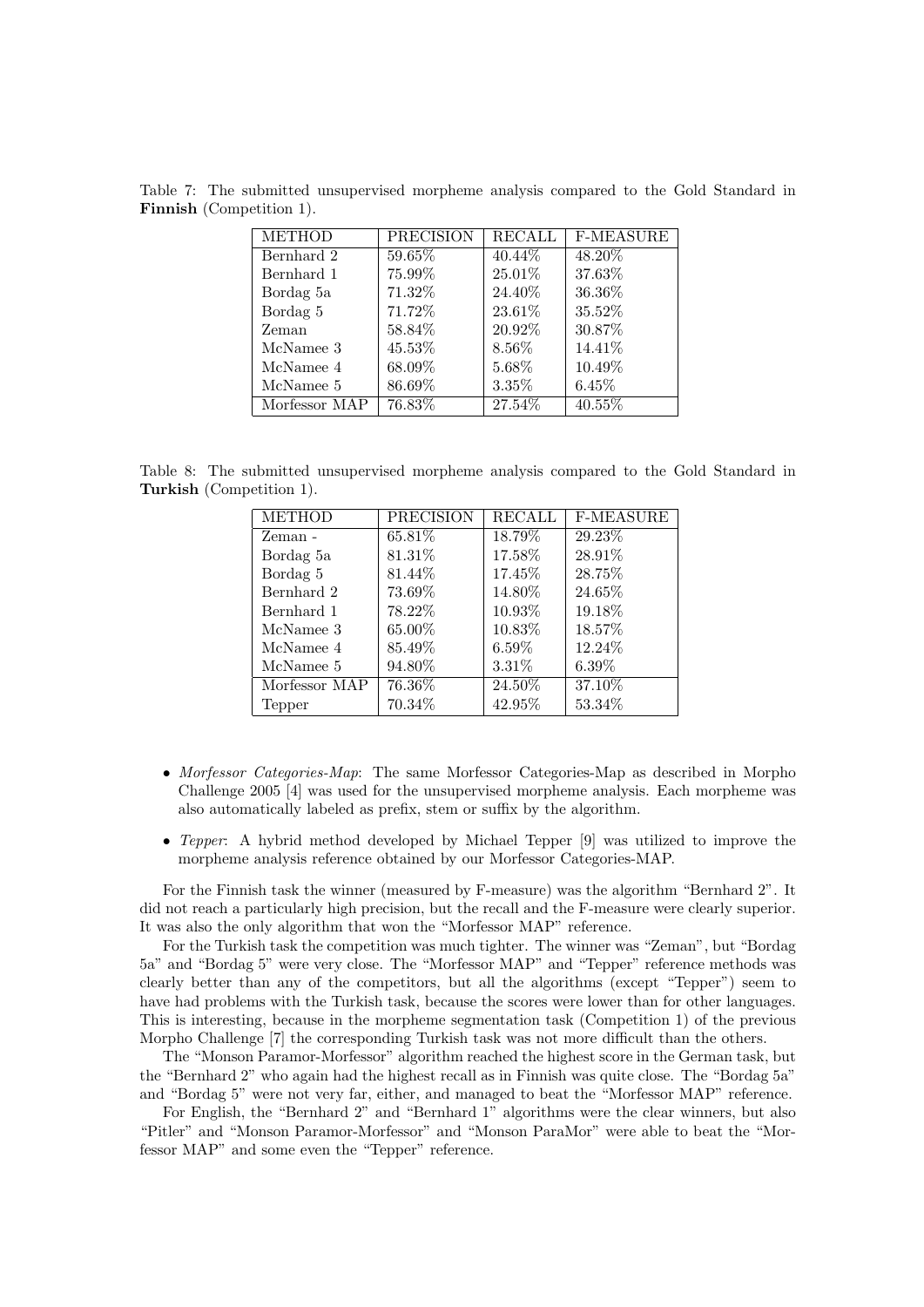| <b>METHOD</b>            | <b>PRECISION</b> | <b>RECALL</b> | <b>F-MEASURE</b> |
|--------------------------|------------------|---------------|------------------|
| Monson Paramor-Morfessor | 51.45%           | 55.55%        | 53.42\%          |
| Bernhard 2               | 49.08%           | 57.35\%       | 52.89%           |
| Bordag 5a                | $60.45\%$        | 41.57%        | 49.27%           |
| Bordag 5                 | 60.71\%          | 40.58%        | 48.64\%          |
| Monson Morfessor         | 67.16\%          | 36.83\%       | 47.57\%          |
| Bernhard 1               | 63.20%           | 37.69%        | 47.22\%          |
| Monson ParaMor           | 59.05%           | 32.81\%       | 42.19%           |
| Zeman -                  | 52.79%           | 28.46\%       | 36.98%           |
| McNamee 3                | 45.78%           | $9.28\%$      | 15.43\%          |
| McNamee 4                | 75.62%           | $6.67\%$      | 12.26\%          |
| McNamee 5                | 90.92\%          | 4.21\%        | 8.04\%           |
| Morfessor MAP            | $67.56\%$        | $36.92\%$     | 47.75%           |

Table 9: The submitted unsupervised morpheme analysis compared to the Gold Standard in German (Competition 1).

### 8 Discussions

The significance of the differences in F-measure was analyzed for all algorithm pairs in all evaluations. The analysis was performed by splitting the data into several partitions and computing the results for each partition separately. The statistical significance of the differences between the participants' algorithms was computed by the Wilcoxon's Signed-Rank test for comparison of the results in the independent partitions. The results show that almost all differences were statistical significant, only the following pairs were not:

- $\bullet$  In Finnish (Table 7): -
- In Turkish (Table 8): "Zeman" and "Bordag 5a", "Bordag 5a" and "Bordag"
- In German (Table 9): "Monson Morfessor" and "Bernhard 1"
- In English (Table 10): "Bernhard 2" and "Bernhard 1", "Monson Paramor-Morfessor" and "Monson ParaMor", "Monson Morfessor" and Zeman", "Bordag 5a" and "Bordag"

This result was not surprising since the random word pair samples were quite large and all these result pairs that were not significantly different gave very similar F-measures (less than 0.5 percentage units away).

By looking at the precision and recall results we see that the "McNamee 5" algorithm, who had clearly the highest precision in all languages, suffered from a very low precision and was not thus competitive in F-measure. However, McNamee's algorithms were not real attempts to provide good morpheme analysis, but mainly to find a representative substring for each word type that would be likely to perform well in the IR evaluation (our Competition 2 [6]). This is in line with our assumption that the precision evaluation could be closer to the IR task, because it measures the portion of matches from a chosen word to other words that agree with the grammatic analysis. This is related to what the most basic form of IR also does: to look for matches between the query word and the words in each document. The recall, however, may not be as relevant to IR, because it measures the portion of grammatically matching morphemes that are found by the algorithm. By looking at the Gold Standards (Table 1) we see that many of the grammatical morphemes (such as  $+PL$  and  $+PAST$ ) are very common and may not be very relevant in IR and an algorithm like the "McNamee 5" would probably ignore them.

The future work in unsupervised morpheme analysis should develop further the clustering of contextually similar units for morphemes that would match better with the grammatical morphemes and thus, improve the recall. Most of the submitted algorithms probably did not take the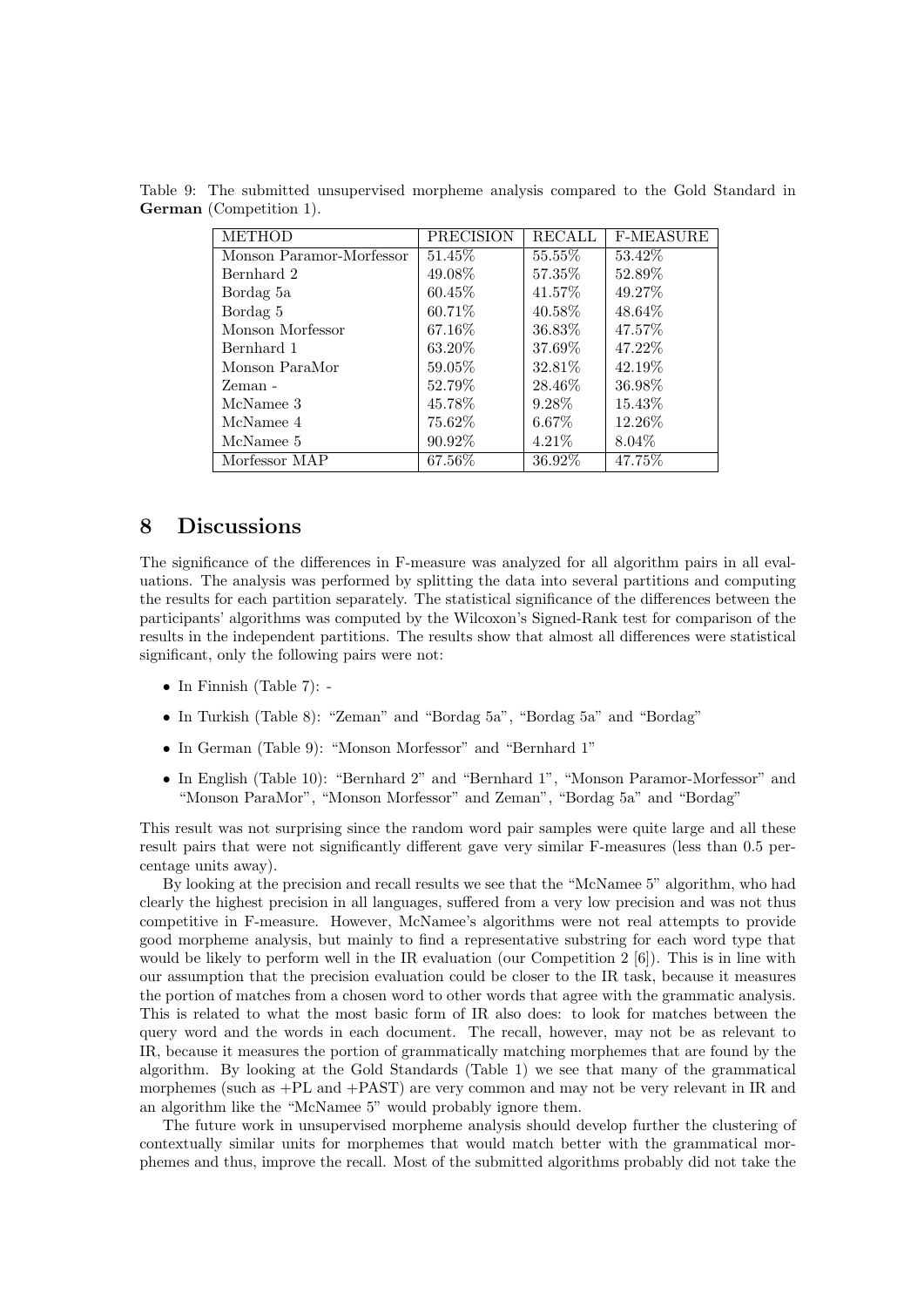| <b>METHOD</b>            | <b>PRECISION</b> | <b>RECALL</b> | F-MEASURE |
|--------------------------|------------------|---------------|-----------|
| Bernhard 2               | $61.63\%$        | 60.01\%       | 60.81\%   |
| Bernhard 1               | 72.05%           | 52.47\%       | 60.72%    |
| Pitler                   | 74.73%           | 40.62\%       | 52.63%    |
| Monson Paramor-Morfessor | 41.58%           | 65.08%        | 50.74%    |
| Monson ParaMor           | 48.46%           | 52.95%        | 50.61%    |
| Monson Morfessor         | 77.22%           | 33.95%        | 47.16\%   |
| Zeman                    | 52.98%           | 42.07\%       | $46.90\%$ |
| Bordag 5a                | 59.69%           | 32.12\%       | 41.77%    |
| Bordag 5                 | 59.80\%          | 31.50%        | 41.27%    |
| McNamee 3                | 43.47\%          | 17.55\%       | $25.01\%$ |
| McNamee 4                | 75.96%           | 13.67%        | 23.17\%   |
| McNamee 5                | 92.34\%          | $7.38\%$      | 13.67%    |
| Morfessor MAP            | 82.17%           | 33.08%        | 47.17%    |
| Tepper                   | 69.23%           | 52.60%        | 59.78%    |

Table 10: The submitted unsupervised morpheme analysis compared to the Gold Standard in English (Competition 1).

provided possibility to utilize the sentence context for analyzing the words and finding the morphemes. Although this may not be as important for success in IR than improving the precision, it may provide useful additional information for some keywords.

### 9 Conclusions

The objective of Morpho Challenge 2007 was to design a statistical machine learning algorithm that discovers which morphemes (smallest individually meaningful units of language) words consist of. Ideally, these are basic vocabulary units suitable for different tasks, such as text understanding, machine translation, information retrieval, and statistical language modeling. The current challenge was a successful follow-up to our previous Morpho Challenge 2005 (Unsupervised Segmentation of Words into Morphemes). This time the task was more general in that instead of looking for an explicit segmentation of words, the focus was in the morpheme analysis of the word forms in the data.

The scientific goals of this challenge were to learn of the phenomena underlying word construction in natural languages, to discover approaches suitable for a wide range of languages and to advance machine learning methodology. The analysis and evaluation of the submitted machine learning algorithm for unsupervised morpheme analysis showed that these goals were quite nicely met. There were several novel unsupervised methods that achieved good results in several test languages, both with respect to finding meaningful morphemes and useful units for information retrieval.

12 different segmentation algorithms from 6 research groups were submitted and evaluated. The evaluations included 4 different languages: Finnish, Turkish, German and English. The algorithms and results were presented in Morpho Challenge Workshop, arranged in connection with other CLEF 2007 Workshop, September 19-21, 2007. Morpho Challenge 2007 was part of the EU Network of Excellence PASCAL Challenge Program and organized in collaboration with CLEF.

# Acknowledgments

We thank all the participants for their submissions and enthusiasm. We owe great thanks as well to the organizers of the PASCAL Challenge Program and CLEF who helped us organize